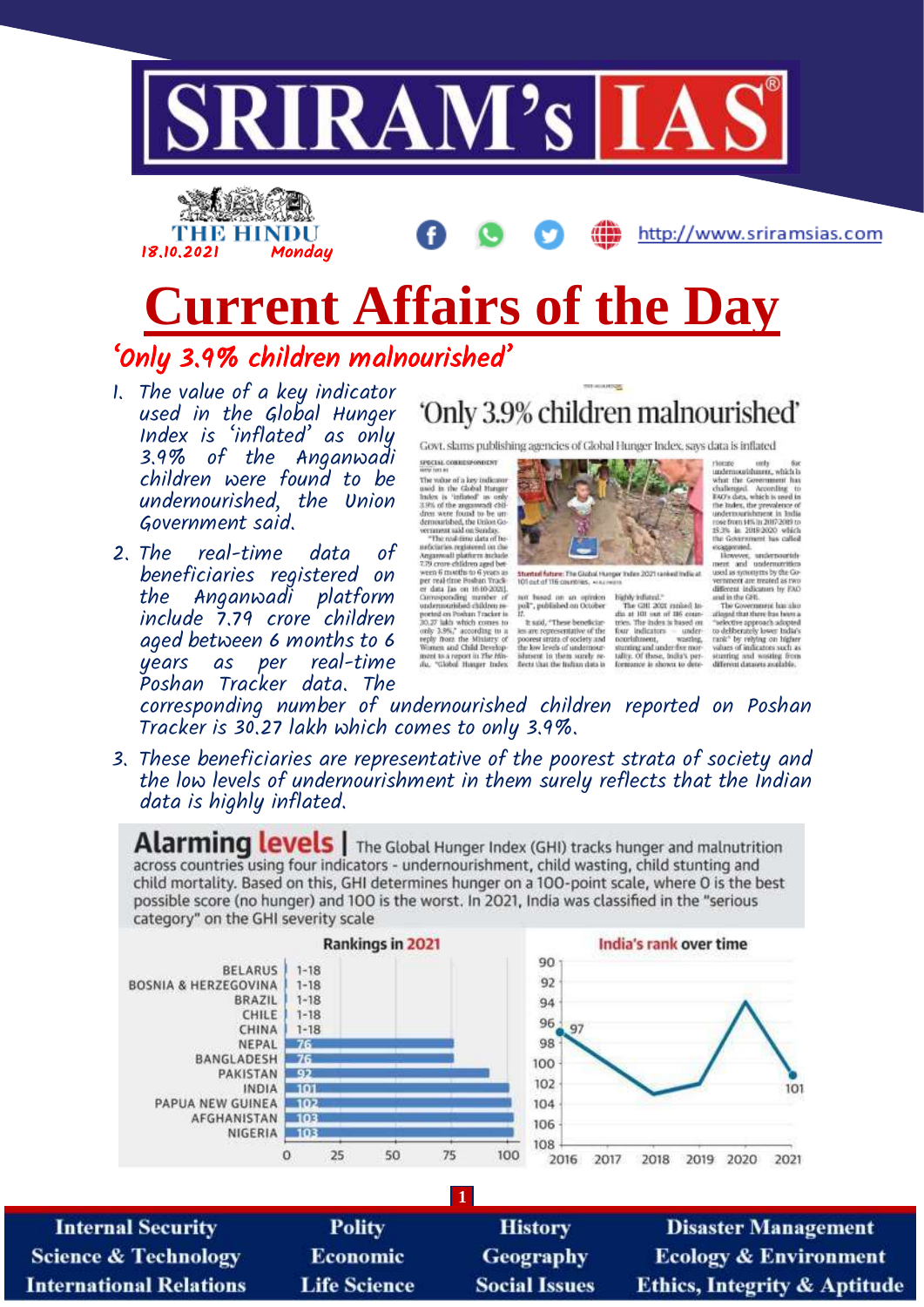

#### The GHI 2021

18.10.2021 Monday

тне німін

- 1. The GHI 2021 ranked India at 101 out of 116 countries. The index is based on four indicators  $-$  under-nourishment, wasting, stunting and under-five mortality. Of these, India's performance is shown to deteriorate only for undernourishment, which is what the Government has challenged.
- 2. According to FAO's data, which is used in the Index, the prevalence of undernourishment in India rose from 14% in 2017-2019 to 15.3% in 2018- 2020 which the Government has called exaggerated.
- 3. However, undernourishment and undernutrition used as synonyms by the Government are treated as two different indicators by FAO and in the GHI.
- 4. The Government has also alleged that there has been a "selective approach adopted to deliberately lower India's rank" by relying on higher values of indicators such as stunting and wasting from different datasets available.



### In the line of defence, with growing powers

The international borders in the three states where BSF's jurisdiction has been enhanced. While the places marked here are within 50 km of the respective borders.

1. The 56-year-old force, deployed along the Bangladesh and Pakistan borders, is currently at the centre of a political storm after the MHA enhanced its operational limits in Punjab, West Bengal and Assam.

| <b>Internal Security</b>        | <b>Polity</b>       | <b>History</b>       | <b>Disaster Management</b>              |  |  |
|---------------------------------|---------------------|----------------------|-----------------------------------------|--|--|
| <b>Science &amp; Technology</b> | <b>Economic</b>     | <b>Geography</b>     | <b>Ecology &amp; Environment</b>        |  |  |
| <b>International Relations</b>  | <b>Life Science</b> | <b>Social Issues</b> | <b>Ethics, Integrity &amp; Aptitude</b> |  |  |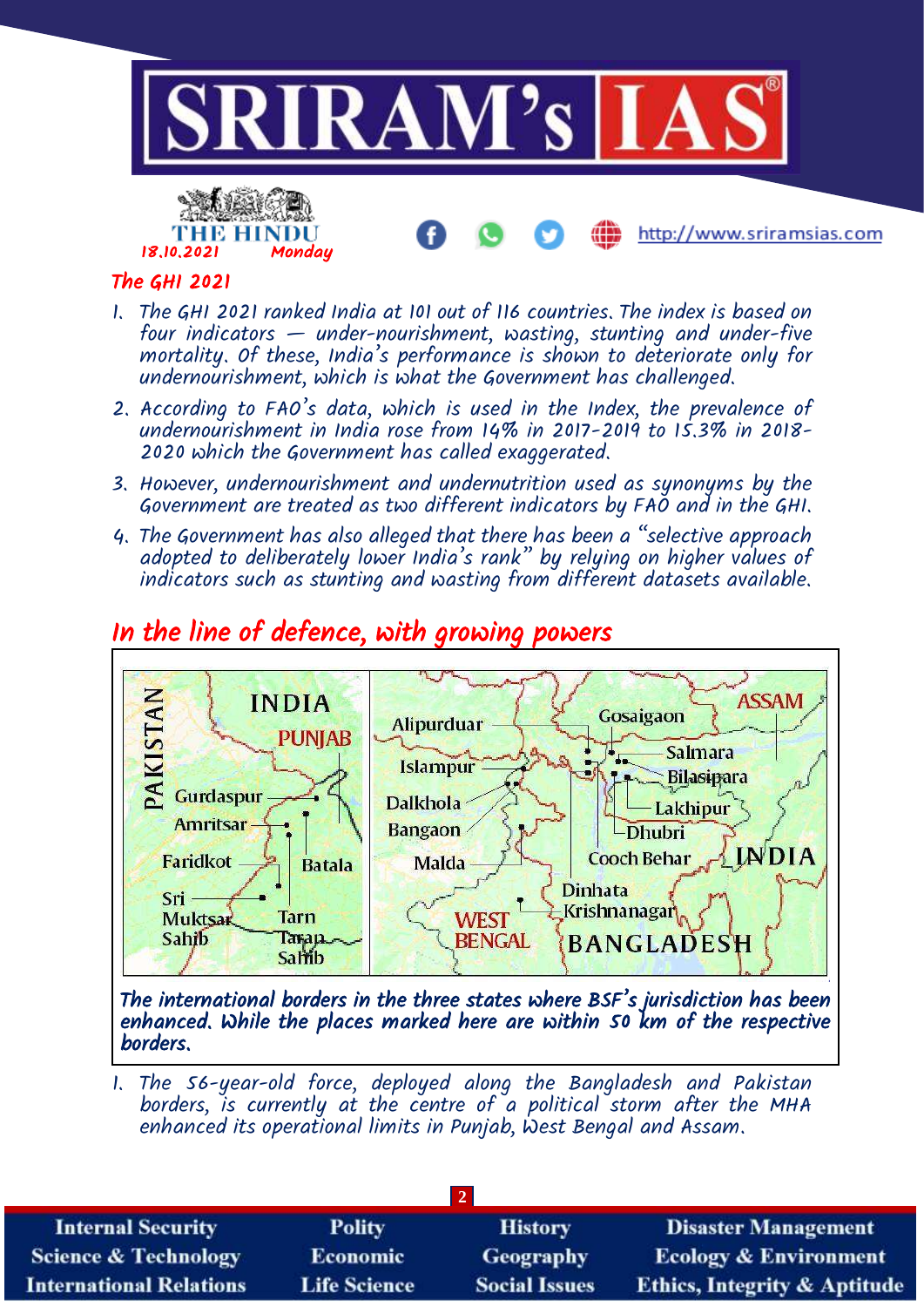

- THE HINDU 18.10.2021 Monday
- http://www.sriramsias.com
- 2. The BSF was formed on December 1, 1965, after the India-Pakistan war. Till then, the border with Pakistan was guarded by the armed battalions of State police departments. The BSF played a pivotal role in the 1971 Bangladesh liberation war.
- 3. The MHA, through a notification in the Gazette of India on October 11, enhanced the "arrest, search and seize" powers of BSF up to 50 km from the international boundary in the States of Punjab, West Bengal and Assam. In Gujarat, the limit was reduced from the existing 80 km to 50 km and in Rajasthan, the 50 km limit has remained unchanged.
- 4. The BSF does not have policing powers and after apprehending a suspect, it can only conduct "preliminary questioning" and the seized consignment or a suspect has to be handed over to the local police within 24 hours.
- 5. Such powers under CrPC are already available to other central forces such as the Indo-Tibetan Border Police (ITBP), the Central Reserve Police Force (CRPF) and the Sashastra Seema Bal (SSB).



**Ecology & Environment Ethics, Integrity & Aptitude**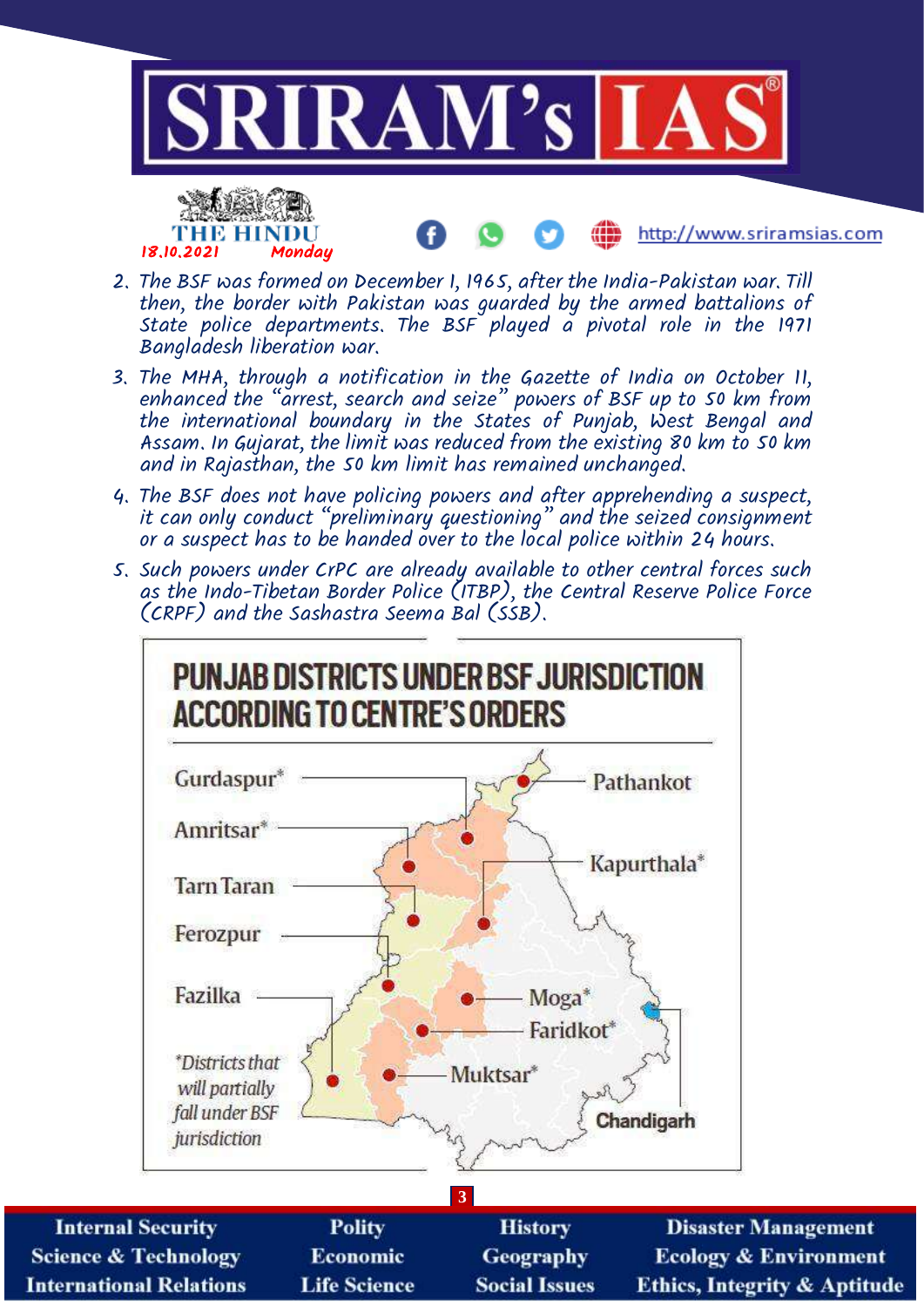



### 'Shift focus to demand management of water

Head of the panel drafting new water policy calls for 'nature-based solutions' for storage, supply. Changing patterns and<br>intensitu of intensity precipitation require greater



emphasis on agility, resilience and flexibility in water management

#### New Policy needed:

- 1. We need to take very serious cognisance of the current context of climate change and the grave crisis of water facing country.
- 2. Recent estimates suggest that if the current pattern of demand continue's, about<br>half of the national  $half$  of the demand for water will remain unmet by 2030.
- 3. With water tables falling quality<br>radical deteriorating, a change is needed in the approach to management.
- 4. Changing patterns and intensity of precipitation, as also rates of discharge of



**Internal Security Science & Technology International Relations** 

**Polity** Economic **Life Science** 

**History** Geography **Social Issues** 

**4**

**Disaster Management Ecology & Environment** Ethics, Integrity & Aptitude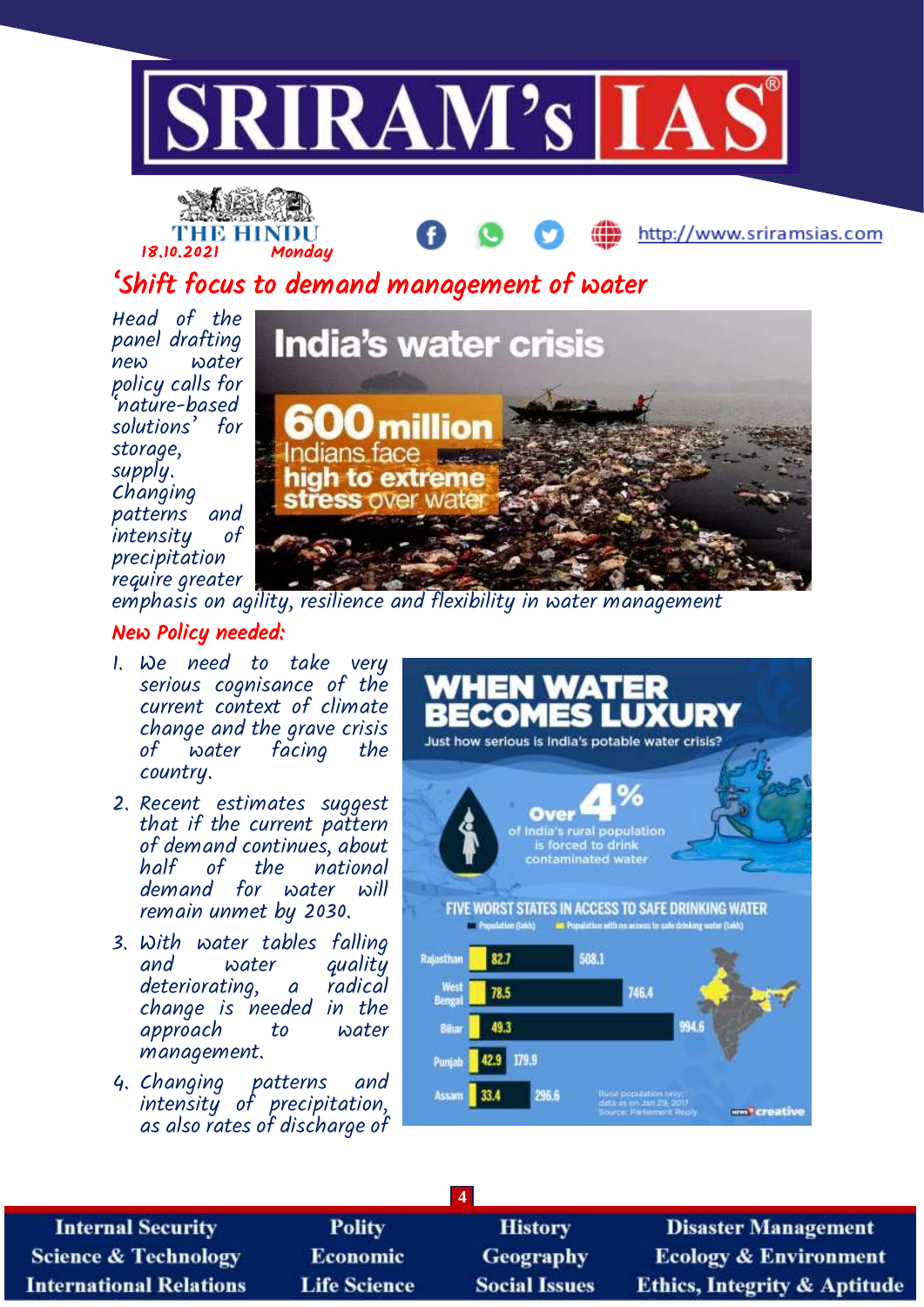



rivers, show that it can no longer be assumed that the water cycle operates within an invariant range of predictability.

http://www.sriramsias.com

5. This requires greater emphasis on agility, resilience and flexibility in water management so that there could be an adequate response to the heightened uncertainty and unpredictability of the future.

#### What are two major recommendations of the proposed NWP?

#### Demand management is Key

- 1. The two major recommendations are one: shift focus from endlessly increasing the supply of water towards measures for demandmanagement.
- 2. This means diversifying the cropping patterns to include less waterintensive crops. It also needs to lower the industrial water footprint, among the highest in the world by reducing freshwater use and shifting to recycled water.
- 3. Cities must mandatorily shift all non-potable uses, such as flushing, fire protection, vehicle washing, landscaping etc. to treated wastewater.



**5 Internal Security Polity Disaster Management History Science & Technology Economic** Geography **Ecology & Environment International Relations Life Science Social Issues Ethics, Integrity & Aptitude**